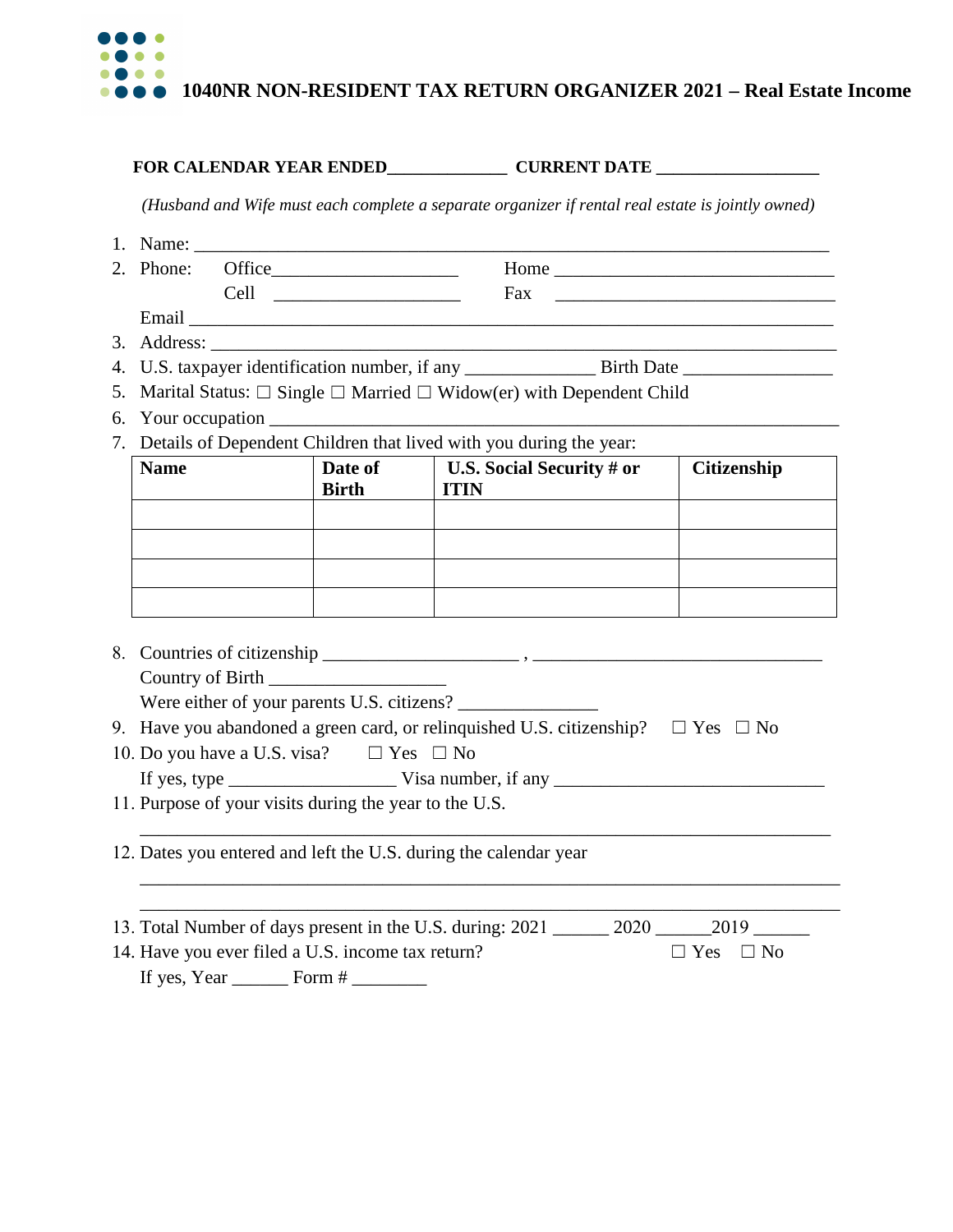**1040NR NON-RESIDENT TAX RETURN ORGANIZER 2021 – Real Estate Income**

## **U.S. REAL ESTATE SOLD**

*(If we previously prepared a return for you, please provide information on changes or additions since the last tax return was prepared.)* 

- 1. Type of Property (i.e. home/condo) \_\_\_\_\_\_\_\_\_\_\_\_\_\_\_\_\_ Date Purchased \_\_\_\_\_\_\_\_\_\_\_\_\_\_\_
- 2. The property is owned:  $\Box$  Solely by you  $\Box$  Jointly with your spouse  $\Box$  Other:
- 3. Property Address \_\_\_\_\_\_\_\_\_\_\_\_\_\_\_\_\_\_\_\_\_\_\_\_\_\_\_\_\_\_\_\_\_\_\_\_\_\_\_\_\_\_\_\_\_\_\_\_\_\_\_\_\_\_\_\_\_\_\_
- 4. Cost (US\$) \_\_\_\_\_\_\_\_\_\_\_\_\_\_\_\_\_\_\_\_\_\_\_\_\_\_
- 5. Was the property purchased:  $\Box$  Furnished  $\Box$  Unfurnished
- 6. If purchased furnished, what is a reasonable portion of the purchase price to allocate to the value of the furnishing?
- 7. Subsequent property improvements and furnishings purchased:

| <b>Description</b> | <b>Date</b> | <b>Cost CDN\$</b> | Cost US\$ |
|--------------------|-------------|-------------------|-----------|
|                    |             |                   |           |
|                    |             |                   |           |
|                    |             |                   |           |
|                    |             |                   |           |

- 8. Was the property sold:  $□$  Furnished  $□$  Unfurnished
- 9. Date sold \_\_\_\_\_\_\_\_\_\_\_\_\_\_\_\_\_\_\_\_\_\_\_\_ Selling Price \_\_\_\_\_\_\_\_\_\_\_\_\_\_\_\_\_\_\_\_\_\_\_\_
- 10. Please attach a copy of the Sales Contract as well as the Settlement Statements (Statements of Adjustments) for both the purchase and sale of the property.
- 11. Please attached a copy of the IRS Form 8288-A, if any.

## **U.S. REAL ESTATE RENTALS**

For each U.S. property you received rental income from during the year, provide the following:

- 1. If this is the first year of renting the property, please attach a copy of the Sales Contract as well as the Settlement Statements (Statements of Adjustments) for the purchase of the property. Otherwise, please provide a copy of your prior year US 1040NR, US Non-resident Alien Income Tax Return.
- 2. Type of Property (i.e. home/condo) \_\_\_\_\_\_\_\_\_\_\_\_\_\_\_\_\_\_\_\_ Date Purchased \_\_\_\_\_\_\_\_\_\_\_\_\_
- 3. The property is owned: ☐ Solely by you ☐ Jointly with your spouse ☐ Other: \_\_\_\_\_\_\_\_\_\_\_
- 4. Property Address \_\_\_\_\_\_\_\_\_\_\_\_\_\_\_\_\_\_\_\_\_\_\_\_\_\_\_\_\_\_\_\_\_\_\_\_\_\_\_\_\_\_\_\_\_\_\_\_\_\_\_\_\_\_\_\_\_\_\_
- 5. Cost (US\$) \_\_\_\_\_\_\_\_\_\_\_\_\_\_\_\_\_\_\_\_\_\_\_\_\_\_
- 6. Was the property purchased:  $\Box$  Furnished  $\Box$  Unfurnished
- 7. If purchased furnished, what is a reasonable portion of the purchase price to allocate to the value of the furnishing?
- 8. Number of days during the year the property was:

a) Leased  $\qquad$  b) Used personally  $\qquad$  c) Vacant  $\qquad$ During the "vacant" days, was the property offered for rent?  $□$  Yes  $□$  No